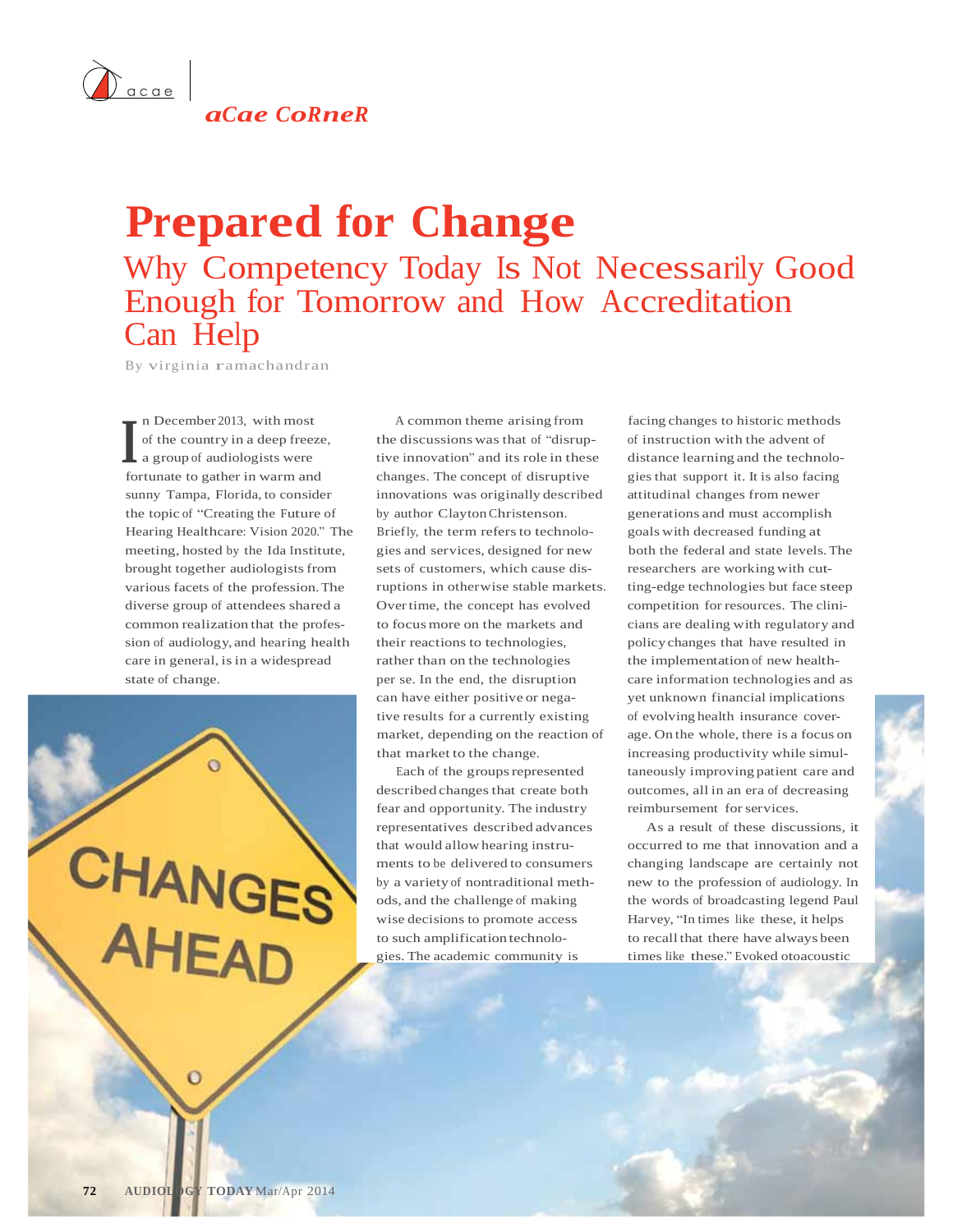

## **The Standard in Accreditation**

## **Get to Know the ACAE** We Emphasize Excellence in Education

The ACAE is the latest accreditation vehicle that monitors the educational standards and quality at audiology programs.

Our **NEW** Web-based platform, the Computerized Accreditation Program (CAP), will provide universities access to their program's current and historical trends, analyses, and data as well as aggregate comparisons nationally!

7R OHDUQ PRUH DERXW KRZ \RXU SURJUDP FDQ EHQHÀW IURP ACAE, visit our **new Web site** at **[www.acaeaccred.org](http://www.acaeaccred.org/)**.